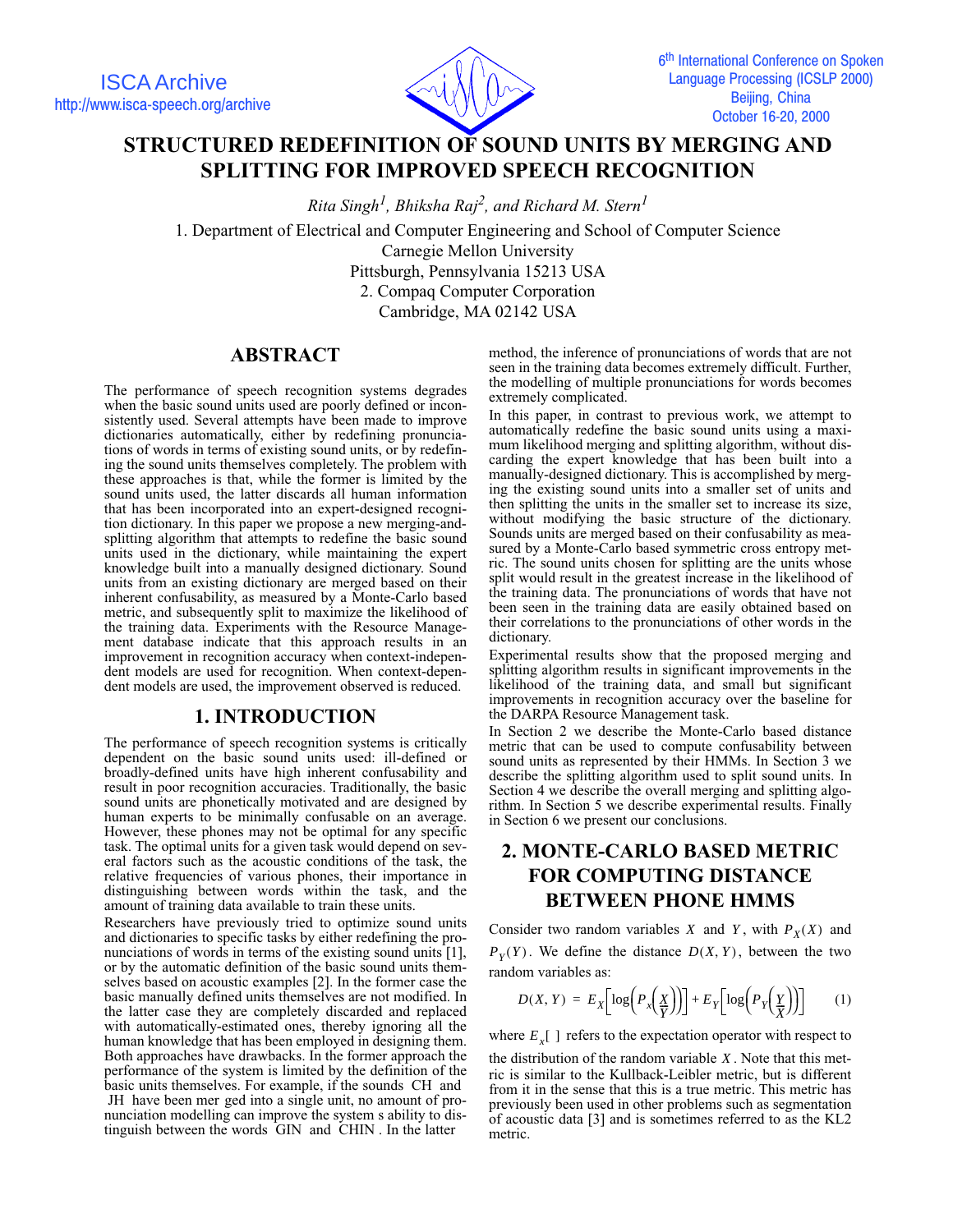This distance measure is easy to compute analytically when X and Y refer to random variables with simple exponential distributions. However, when  $X$  and  $Y$  have more complicated distributions such as Gaussian mixtures, or refer to samples of a non-stationary random process with complicated distributions such as those described by an HMM, no closed form expression exists for the KL2 metric. The most commonly used approximation in the case of Gaussian mixture distributions computes the distance between every Gaussian in the distribution of  $X$  and every Gaussian in the distribution of Y, and weights these terms by the product of the *a priori* probabilities of the Gaussians. In the case of HMMs this decomposes to finding the distance between the state distribution of every state of the HMM representing *X* and the state distribution of the corresponding state of the HMM representing *Y*. However, this approximation is far from satisfactory when finding the distance between HMMs of sound units, since there is no definite correspondence between the portions of two sounds represented by the corresponding states of their HMMs.

In this paper we solve this problem by replacing the expectation operator in Equation (1) by an averaging operation. In order to compute the distance between any two sound units, we first *generate* a large number of sequences from the HMMs of each of the two units. Sequences are generated from an HMM by exciting the initial state of the HMM and letting it transition through subsequent states until it enters the terminating state. Transitions from a state are decided randomly based on the transition probabilities of the state. At each state, an observation vector is generated from the state distribution associated with it. The number of sequences generated is proportional to the expected relative frequency of that sound unit in the test data. If this information is not available, we assume that all the sound units are equally likely and generate the same number of sequences for all sound units.

Let  $S_i^X$  represent the *i*<sup>th</sup> sequence generated from the HMM

of the sound *X*. Similarly, let  $S_i^Y$  represent the *j*<sup>th</sup> sequence generated from the HMM of the sound *Y*. The distance between the sound units *X* and *Y* is now defined as  $S_j^Y$ 

$$
(X, Y) = \frac{\sum_{i} \log(P_X(S_i^X)) + \sum_{i} \log(P_Y(S_i^Y))}{-\sum_{i} \log(P_X(S_i^Y)) - \sum_{i} \log(P_Y(S_i^X))}
$$
(2)

where  $\log(P_X(S_i^Y))$  is the log likelihood of the *i*<sup>th</sup> sequence of *Y* measured on the HMM representing  $X$ .

We note that  $D(X, Y)$  also represents the confusability between the sound units  $X$  and  $Y$ . The larger  $D(X, Y)$  is, the lower the likelihood of sequences belonging to *X* on the HMM for *Y* (and vice-versa), and therefore the lower the likelihood that instances of *X* will be classified as *Y*.

## **3. HMM-BASED CLUSTERING OF SEQUENCES**

Several clustering mechanisms have been proposed in the literature to cluster vectors belonging to stationary and identical independently-distributed processes. In this section we describe a clustering algorithm that is applicable to non-stationary sequences, such as phonemes, that can be modelled by an HMM. The objective of the clustering is to partition a set of sequences into a number of clusters such that the likelihood of the sequences on the HMMs representing them is maximized.

In the clustering algorithm we first train a single HMM with all the sequences being clustered. The mean of one of the states of this HMM is then perturbed since this is the smallest perturbation that can be given to the HMM. Two HMMs are thus created by adding and subtracting a small fraction of the standard deviation to the mean of this state. The likelihood of each of the sequences on these HMMs is evaluated and the sequence is said to belong the cluster whose HMM results in the higher likelihood. Once these preliminary clusters are formed, HMMs are retrained from each of the clusters and the likelihoods of all sequences are re-evaluated on these HMMs and cluster memberships are revised. This process is iterated until the likelihoods converge. At this stage, the cluster memberships of the sequences are assumed to be final. If multiple clusters are required, the cluster with the largest number of sequences is split again using the same procedure. It is easy to see that the above sequence of steps is guaranteed to increase the total log likelihood of the data at every step. The clustering algorithm is a hill climbing algorithm, resulting in a locally optimal set of clusters.

As an alternative to this procedure, the expectation maximization (EM) algorithm  $[4]$  could be used to obtain better clusters. However, an EM-based solution would be much more computationally intensive, for relatively small gains in likelihood.

# **4. THE MAXIMUM LIKELIHOOD PHONE MERGING AND SPLITTING ALGORITHM**

In this section we describe the complete merging and splitting algorithm for redefinition of the sound units and the recognition dictionary. The algorithm consists of two distinct steps. In the first step the closest and therefore most confusable sound units in the data are merged. In the second step the merged sound units are split to maximize the likelihood of the training data and the pronunciation dictionary is updated to use these new sound units. The following subsections describe these procedures in detail.

#### **4.1. Merging phones**

Context-independent models are first trained for all the phones in the existing dictionary. The most confusable pairs of phones are identified from this set based on the distance metric described in Section 2. We use confusability, rather than likelihood, as a criterion for the following reason: consider two words LAD : L AE D and LED : L EH D . If the two phones AE and EH were highly confusable, it would be preferable to merge the two into a single phone AE/EH and have identical pronunciations for both LAD and LED, and let the *a priori* probabilities of the words, as defined by the language model, determine the proper choice. It is important to note that for this reason, the language model must appropriately represent the given task. Once the closest phone pairs are identified, all instances of either phone in any given pair in the dictionary are replaced by a single symbol that represents both phones. New HMMs are trained with the modified dictionary using the reduced set of phones. If the number of phones in the dictionary is greater than desired, the confusability of phones in the dictionary is reevaluated for further merging.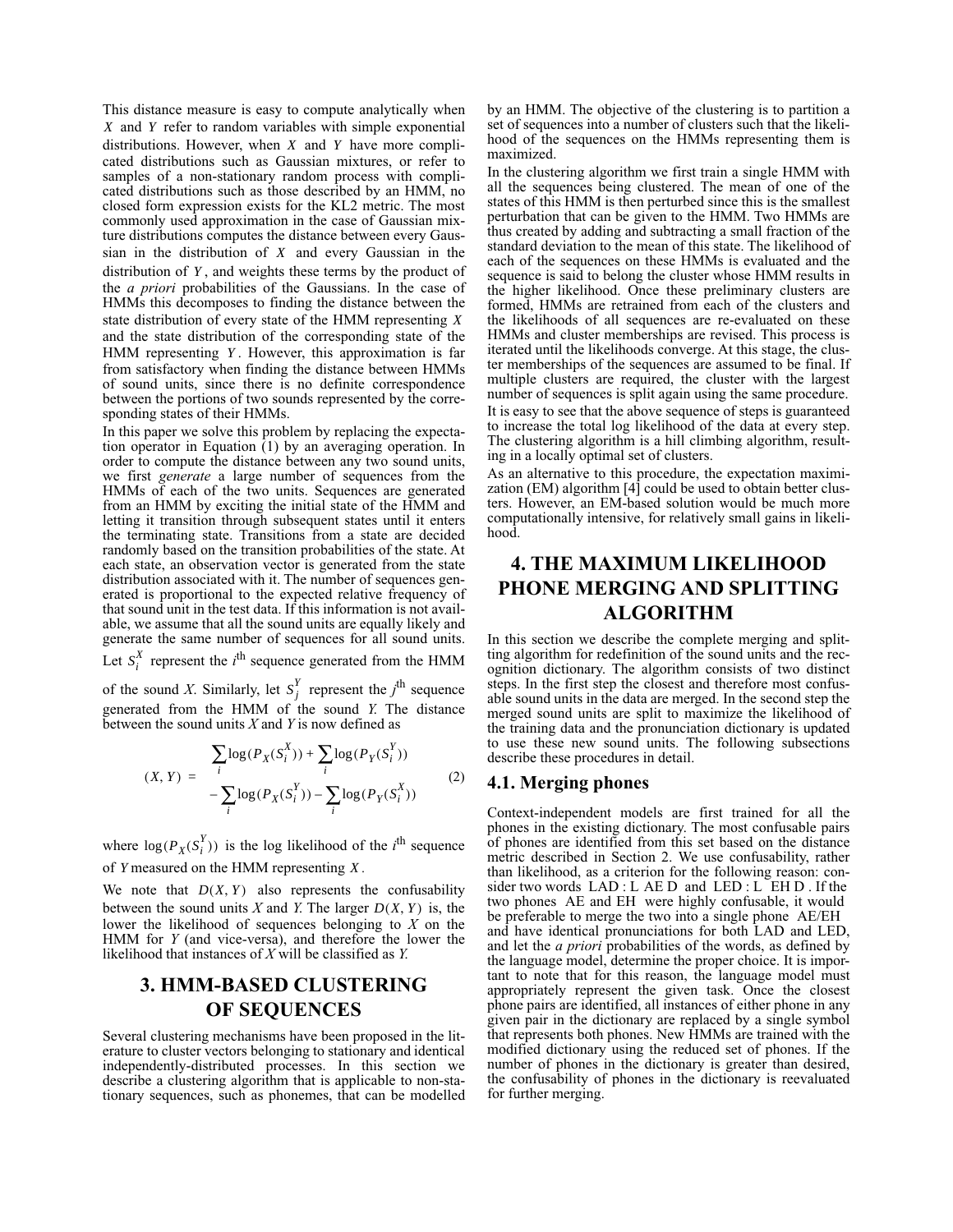#### **4.2. Phone splitting**

To split sound units, we first identify all segments of the training data that correspond to each of the phones. The set of segments representing each of the phones is divided into two clusters using the procedure described in Section 3, and the resulting increase in the likelihood of the data for that unit due to separation into clusters is noted. The phone for which the increase in likelihood is greatest is chosen for splitting.

The segments corresponding to this phone are then grouped into two clusters. Here we constrain the clustering such that if the phone occurs only once in the pronunciation of any word, then all instances of this unit occurring in instances of this word are grouped together in the same cluster. The two clusters represent two new sound units that have been generated by splitting the original phone, and are represented by two new symbols in the dictionary. The instances of the original phone in words where it occurs only once are replaced by the symbol representing the cluster into which all segments from that word have been incorporated. For words where the phone occurs more than once, the likelihood of all segments of data representing that phone in all instances of the word is measured on all pronunciation variants possible for the word using the two new symbols (a word where the phone occurs *N* times would have  $2^N$  possible pronunciation using the new symbols). The pronunciation for which the likelihood is greatest is chosen as the pronunciation for that word.

HMMs are trained for the updated dictionary and phone set. Following this, the likelihood of all pronunciations that can be generated by replacing the original phone in the original dictionary by the two new symbols are generated, and the most likely pronunciation chosen for each word based on the newly trained HMMs. This step can be further iterated until recognition accuracy on a heldout set of data converges. It can be shown that this algorithm is guaranteed to increase the likelihood of the training data at each step.

If the desired number of sound units has not been achieved, the phone whose likelihood increases most due to splitting can be identified and the entire procedure repeated. It may not be necessary to merge a single pair of phones at each instance, and similarly to split a single pair of phones. This can be done in bigger steps, merging several pairs of phones simultaneously in the phone merging stage, and similarly splitting several phones simultaneously in the phone splitting stage.

The final set of sound units, and the corresponding dictionary give us the lexicon for training and recognition. The pronunciations for words that have not been seen in the training data can be obtained on the basis of the statistical similarity of their pronunciations in terms of the original phones to the pronunciations of other similar sounding words that have been seen in the training data.

#### **5. EXPERIMENTAL RESULTS**

The merging-and-splitting algorithm for sound unit redefinition was evaluated on the Resource Management (RM) database [5]. The CMU SPHINX-III speech recognition system was used for acoustic modeling. All experiments were conducted using continuous 5-state HMMs with one Gaussian modeling the distribution of each state.

The training corpus consisted of 2880 utterances, comprising 2.74 hours of acoustic signals. The training set covered a vocabulary of 987 words. The heldout set used to test the recognition performance at various stages consisted of 1600 utterances, comprising 1.58 hours of acoustic signals. The vocabulary of the heldout set was 991 words, four of which were not covered by the training set.

The baseline dictionary used was the CMUdict with 50 phones, which were then merged down to 44 in two steps of 3 phones each. The 44 phones were then split upwards back to 50 phones.

Figure 1 shows the KL2 distance between a subset of the phones in the CMU dictionary. The distance is color coded



**Fig. 1** Distance between sound units. The darker the color, the more distant the units

for visual clarity - the darker the color, the greater the distance. We note that the phones AX and IX are very close. The reason for this is apparent from an examination of the CMUdict, in which AX and IX represent very similar sounds. The phones AXR and R are also seen to be very close. Once again, the reason is that these are very similar sounds as they are used in the CMUdict, and the distinction between the two is sometimes unclear. The confusion between the two is also reflected in the fact that the distances between AX and AXR, and AX and R are very similar (in fact  $D(AX, R)$  is *less* than  $D(AX, AXR)$ ). The distance between AX and D or G is greater than the distance between AX and AXR or R, as expected. The phones D and G are observed to be very close. While this may appear anomalous, this is probably due to the effect of a lack of training data for the sound G, resulting in poorly trained models. Based on the observations in Figure 1, it is clear that AX and IX are good candidates for merging, as are AXR and R , and D and G . Using similar criteria, a total of six phone pairs were merged to reduce the size of the phone set to 44 phones.

We note here that some apparently dissimilar phones were also observed to be very close. For example, the KL2 distance between the phones AX and DX was relatively small. Further analysis showed that the phone AX occurred immediately after DX in 44% of all dictionary entries involving DX. Due to this correlation, the models for DX were corrupted by data from AX. We hypothesize that in such cases it may be advantageous to join all instances of DX AX into a single compound phone.

Figure 2 shows the relative increase in likelihood expected from the splitting of several phones from the reduced phone set. Sound units that have been formed by merging phones are represented by concatenating the symbols of the original phones with an underscore (*e.g.* AX\_IX has been formed by merging AX and IX). Clearly, the splitting of some phones results in much greater increase in likelihoods than the splitting of others. Six phones were chosen, based on this metric, for splitting. The reconstituted dictionary, after splitting, had